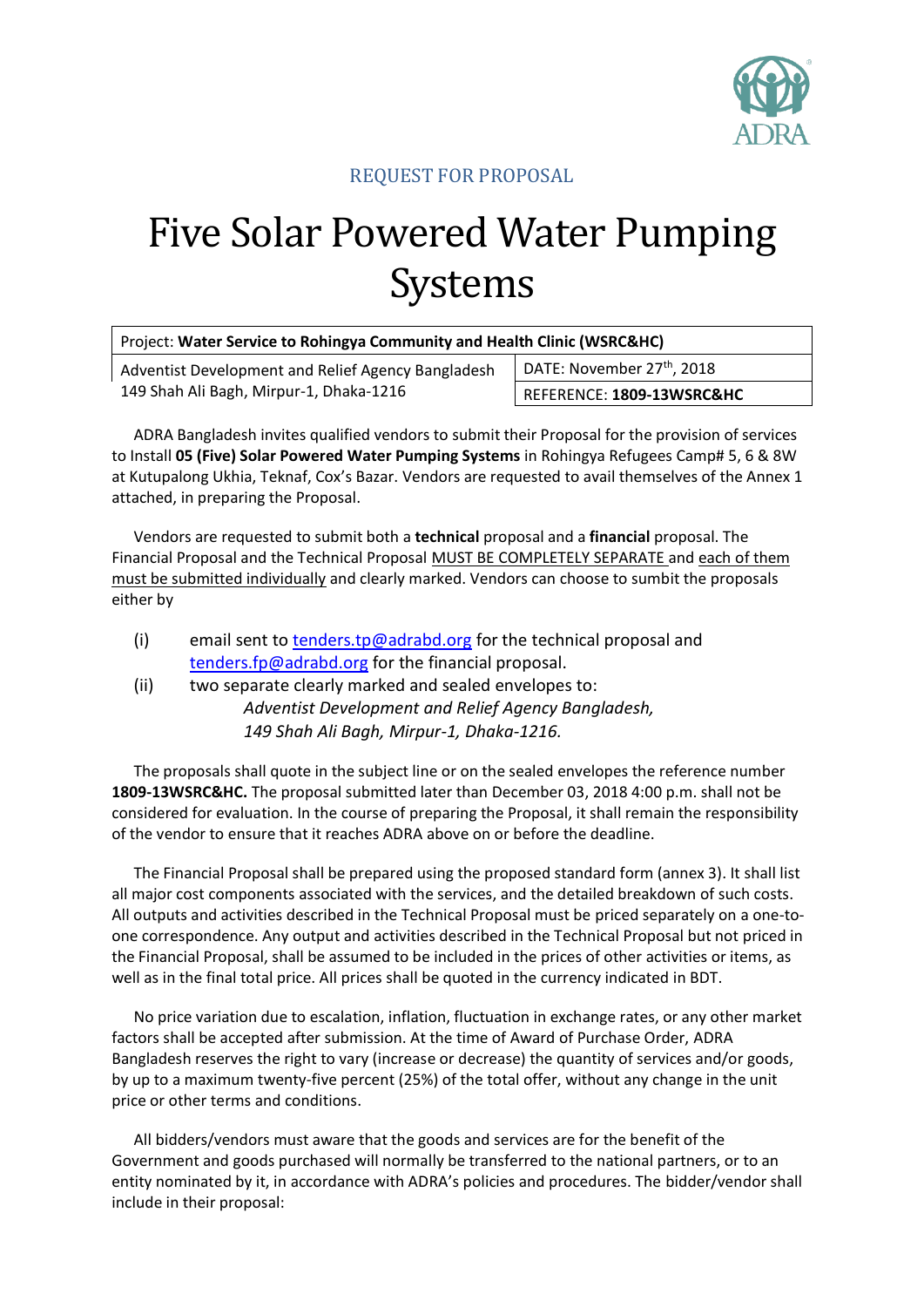• A statement whether any import or export licenses are required in respect of the goods to be purchased or service to be rendered, including any restrictions on the country of origin, use/dual use nature of goods or services, including and disposition to end users; • Confirmation that he has obtained licenses of this nature in the past and have an expectation of obtaining all the necessary licenses should their bid be successful.

If you request additional information, please write to [procurement@adrabangaldesh.org,](mailto:procurement@adrabangaldesh.org) and the team will provide necessary information within due date. However, any delay in providing such information will not be considered a reason for extending the submission date of your quotation, unless ADRA Bangladesh deems that such an extension is justified and necessary. All/any query regarding the submission of the quotation may be sent prior to the deadline at the email/address mentioned above. The queries and the provided answers will be published only on the <https://www.adrabangladesh.org/tenders> for all interested parties.

Please be advised that ADRA Bangladesh is not bound to accept any Proposal, nor award a contract or Purchase Order, nor be responsible for any costs associated with a Service Providers preparation and submission of a Proposal, regardless of the outcome or the manner of conducting the selection process. The Proposal that complies with all of the requirements, meets all the evaluation criteria and **offers the best value for money** shall be selected and awarded the contract. Any offer that does not meet the requirements shall be rejected.

Proposals submitted by two (2) or more Proposers shall all be rejected if they are found to have any of the following:

- a) they have at least one controlling partner, director or shareholder in common; or
- b) any one of them receive or have received any direct or indirect subsidy from the other/s; or
- c) they have the same legal representative for purposes of this RFP; or
- d) they have a relationship with each other, directly or through common third parties, that puts them in a position to have access to information about, or influence on the Proposal of, another Proposer regarding this RFP process;
- e) they are subcontractors to each other's Proposal, or a subcontractor to one Proposal also submits another Proposal under its name as lead Proposer; or
- f) an expert proposed to be in the team of one Proposer participates in more than one Proposal received for this RFP process. This condition does not apply to subcontractors being included in more than one Proposal.

Proposals shall remain valid for the period 0f 60 days, commencing on the submission deadline. A Proposal valid for a shorter period shall be immediately rejected and rendered non-responsive. In exceptional circumstances, prior to the expiration of the proposal validity period, ADRA Bangladesh may request Proposers to extend the period of validity of their Proposals. The request and the responses will be made in writing, and shall be considered integral to the Proposal.

ADRA Bangladesh looks forward to receiving the Proposals and thanks interested vendors in advance for the interest in ADRA Bangladesh's procurement opportunities.

Country Director ADRA Bangladesh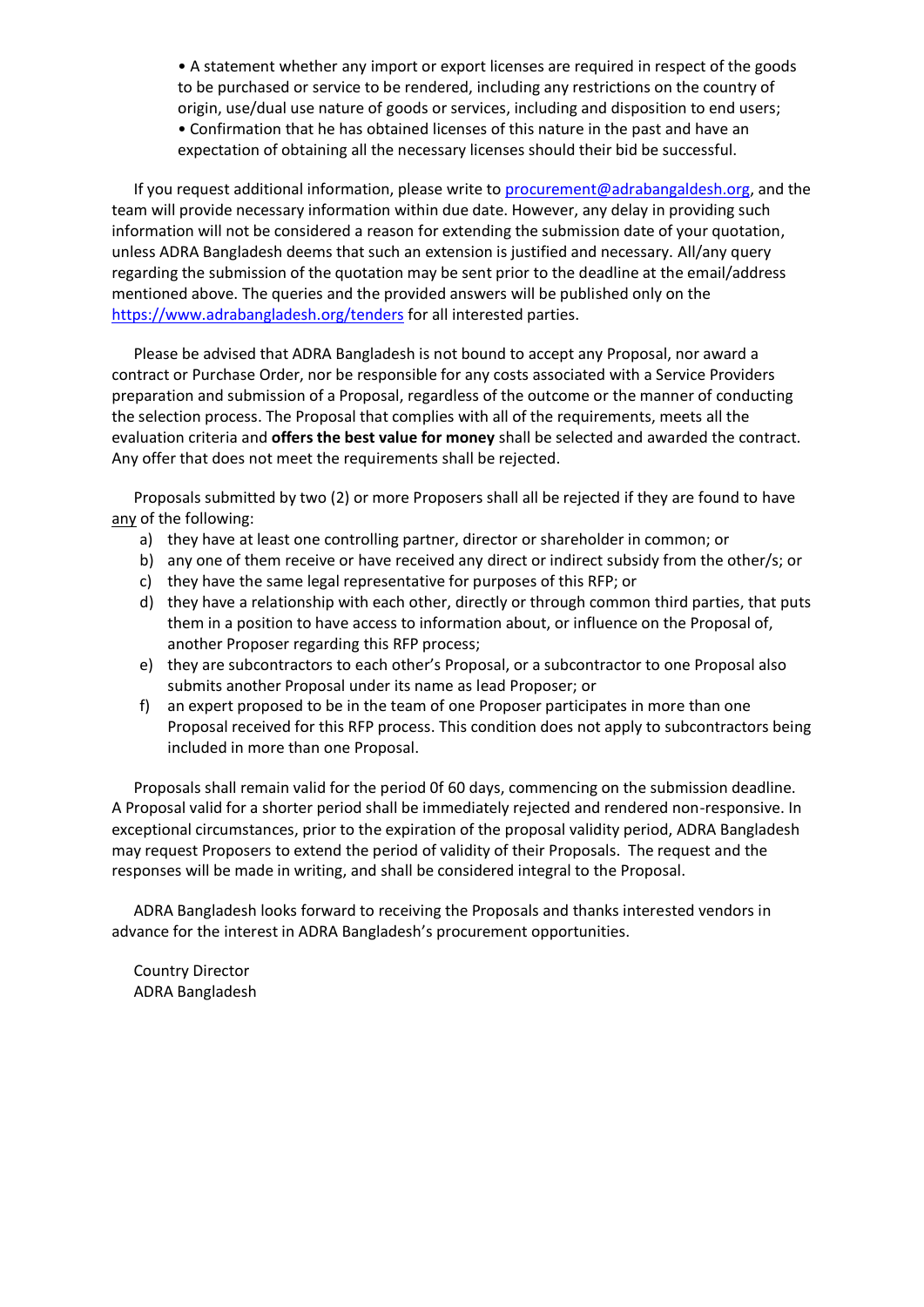# Annex 1: Terms of Reference (ToR)

## Background:

Kutupalong is the biggest Rohingya Refugee camp in Bangladesh. More than 700,000 people are living in this camp out of which 53% women and 30% are children. One of the biggest challenges in this camp of the people is to have access to safe WASH facilities that includes lack of clean and safe drinking water leading to health hazards specially for women, children and elders. There are few organizations delivering WASH related services in different areas of Kutupalong, but it is not sufficient to cover such a large number of people due to limited available resources. The humanitarian organizations are struggling to meet the WASH needs of the entire Kutupalong camp area. ADRA would like to contribute in those ongoing efforts in providing WASH services through provision water facilities. This project would be targeted to provide safe and clean drinking water to 5 health clinics that cater at least 750 people on a daily basis, and also would ensure to share the available water to nearby communities depending on the availability of water at the source that would cover at least 1250 Households (7500 people) regularly.

In order to ensure sustainability and long-term operation of the water facility, a group of local volunteers will be trained to operate, maintain, protect and ensure the quality of the water provided (purity level). The provision of safe and clean drinking water to health clinics and communities not only will provide access to the minimum required water to targeted individuals but will also ensure safety and protection from water borne diseases and protects the rights of having access to safe drinking water. The most vulnerable groups such as women and children will be largely benefited from access to safe water that will reduce the risk of diarrhea and cholera in the targeted area.

#### Rationale:

The intervention will target 5 health clinics operated by one of our partners serving Rohingya communities in Kutupalong camp (specifically no. 5, 6 and 8W). In each health clinic there are about 120 sanitations facility (baths) for the patients, serving an average of 8250 people. The existing deep borewell is not functional due to the lack of power and plumbing network that is required to transport water from borewell to water tank, to treatment unit and eventually to the distribution point.

The water distribution network will primarily serve the clinics, but the community also will have access to water and water related facilities. The project will provide the water pump unit on the existing borewell. It is expected that the water pumps will be powered by multiple photovoltaic (PV) panels. PVC pipeline will transport water from borewell to storage tanks and further to treatment unit, to clinics and to the community distribution points.

The water treatment unit is not subject of the current Request for Proposal. The following is the general and technical scope of work:

• Preliminary survey/assessment of the installation site (for scheduling a visit on the selected areas kindly email to henry@adrabd.org);

- Preparation of the technical proposal;
- Preparation of the financial proposal;
- Separate submission of the technical and financial proposal;
- Site preparation works;
- Installation;
- Commissioning;

• Direct engagement of the members of the community in technical training for safely operating the Solar Water Pumping System;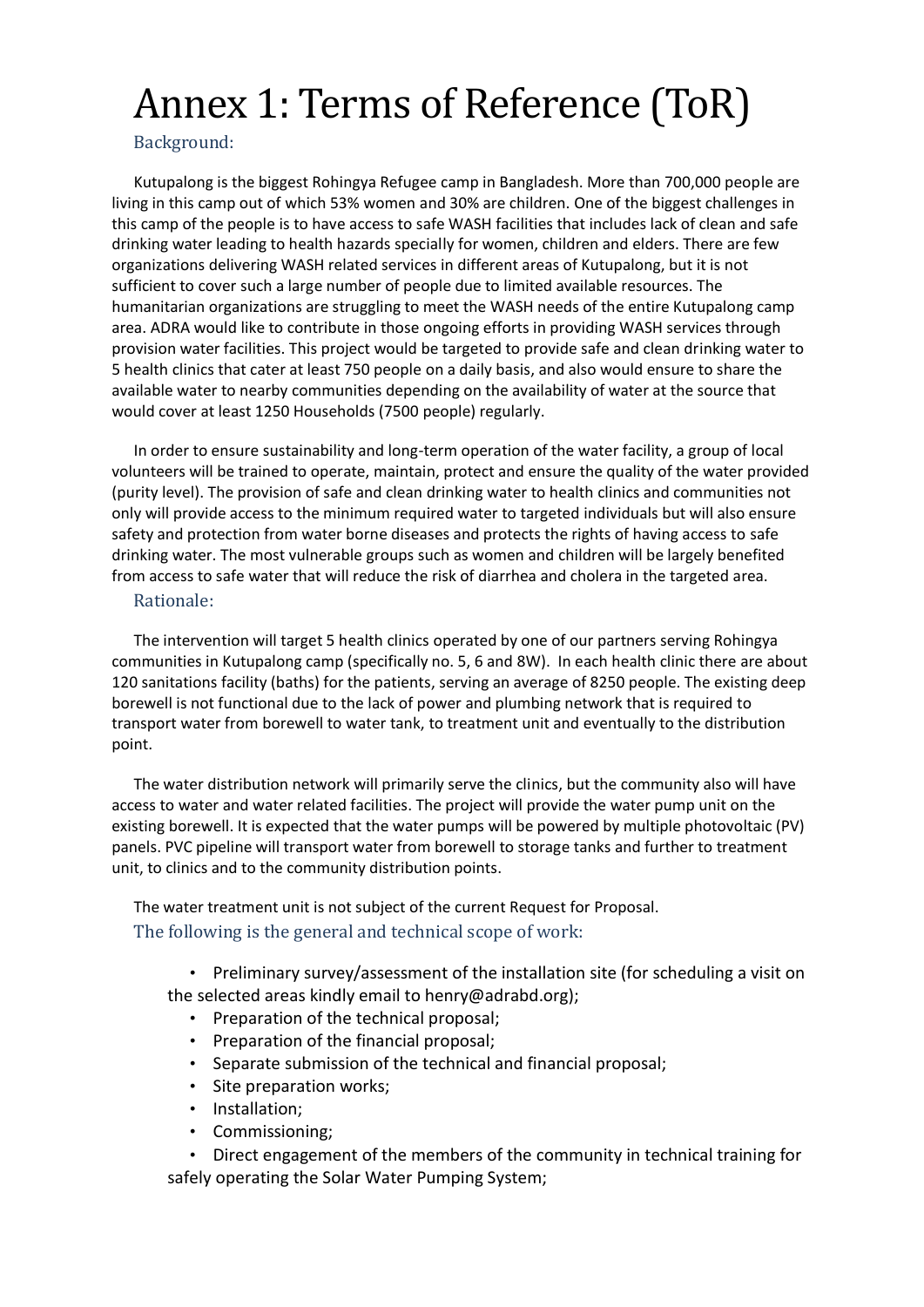## Targeted Area:

Services are required for Installation **of five Solar Water Pumping System** in Rohingya Camp# 5, 6 & 8W at Kutupalong, Ukhia, Teknaf under Cox Bazar district.

## Indicative Time Frame

Expected duration of work: 10 days; Under no circumstance the delivery time will be later than 31 December 2018. ADRA Bangladesh, its donors and the project will not be accepting accountability or claims related to this proposal completion after this date. Any items not delivered and installed outside the duration of the project will be considered a donation.

## Guideline of proposal submission:

The proposal (duly signed) should comprise the following sections and within the given page limit. The proposal will be accepted, preferably in soft copy form (signed, scanned copy) by quoting in the subject line the reference code mentioned above.

| Topic                                                                                       | <b>Maximum Pages</b> |  |  |
|---------------------------------------------------------------------------------------------|----------------------|--|--|
| <b>Technical Proposal</b>                                                                   |                      |  |  |
| Cover Page                                                                                  | 1 page               |  |  |
| Table of content                                                                            | 1 page               |  |  |
| Assumptions and constraints resulted from the initial site assessment that                  | 2 pages              |  |  |
| show a proper understanding of the assignment (Not just copy and paste                      |                      |  |  |
| from the ToR content);                                                                      |                      |  |  |
| Detailed description of the proposed solution                                               | 5 pages              |  |  |
| Technical spec sheets of the proposed equipment                                             | As needed            |  |  |
| User Operation / Maintenance training methodology                                           | 2 pages              |  |  |
| <b>Work Schedule</b>                                                                        |                      |  |  |
| References and/or work orders proving previous experience in performing                     | 2 pages              |  |  |
| similar work                                                                                |                      |  |  |
| Team composition along with its rationale/role without CVs. (CVs may be                     | 2 pages              |  |  |
| given as attached file)                                                                     |                      |  |  |
| Any other relevant information such as (if available):                                      |                      |  |  |
| Existing quality assurance mechanism / certifications;                                      |                      |  |  |
| Limits of warranty;<br>$\overline{\phantom{a}}$                                             |                      |  |  |
| Description of maintenance and service capabilities;                                        |                      |  |  |
| Copies of certification/authorization provided the producer (distribution; warranty service |                      |  |  |
| $etc.$ );                                                                                   |                      |  |  |
| المنافس والمنافس والمستنب والمستورة                                                         |                      |  |  |

Import authorization;

| Kindly ensure separate submission                                                       |
|-----------------------------------------------------------------------------------------|
| <b>Financial Proposal</b>                                                               |
| Budget breakdown                                                                        |
| Consultancy days and fees (days should be mentioned for key members of the team) if the |
| case                                                                                    |
| Travel and accommodation (if required)                                                  |
| Any other expenditure (please mention nature of the expenditure)                        |
| VAT and Tax (Please calculate the total budget with VAT and Tax)                        |
| Any other relevant information (if necessary)                                           |
| Total Amount (BDT)                                                                      |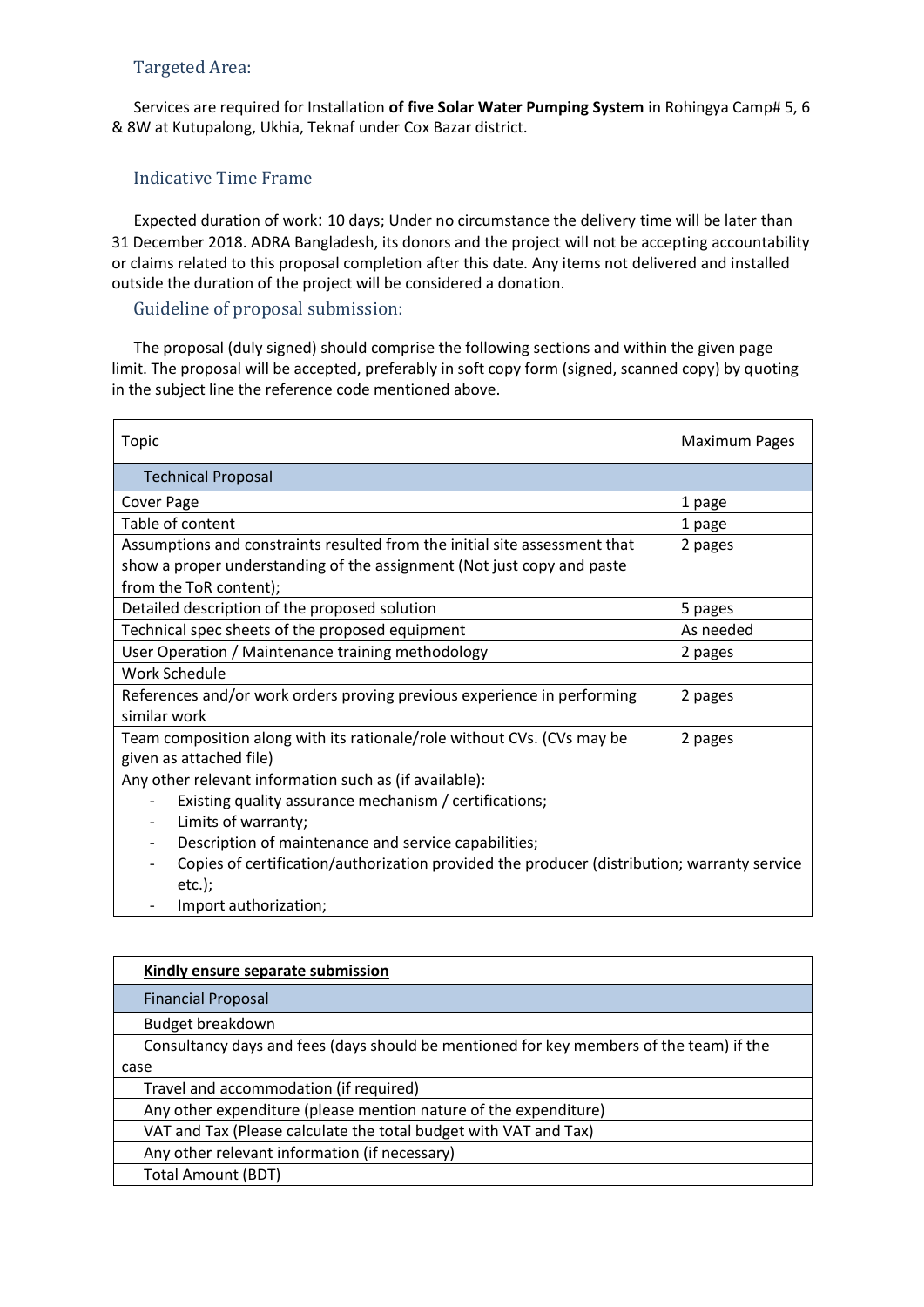## Evaluation of Proposals Preliminary Examination of Proposals

ADRA Bangladesh shall examine the Proposals to determine whether they are complete with respect to minimum requirements, whether the documents have been properly signed, whether or not the Proposer is in the UN Security Council 1267/1989 Committee's list of terrorists and terrorist financiers, and in the ADRA Bangladesh list of suspended and removed vendors, and whether the Proposals are generally in order, among other indicators that may be used at this stage. ADRA BANGLADESH may reject any Proposal at this stage.

### Evaluation of Proposals

The proposals will be awarded scores as follows:

| <b>Criteria</b>    | <b>Maximum scores</b> |
|--------------------|-----------------------|
| Technical proposal | 40p                   |
| Financial proposal | 50 <sub>p</sub>       |
| Delivery time      | 10 <sub>D</sub>       |
| <b>Total</b>       | 100 <sub>p</sub>      |

The procurement panel shall review and evaluate the Technical Proposals on the basis of their responsiveness to the Terms of Reference and other documentation provided, applying the evaluation criteria, sub-criteria, and point system specified. Each responsive Proposal will be given a technical score. A Proposal shall be rendered non-responsive at this stage if it does not substantially respond to the RFP, particularly the demands of the Terms of Reference, which also means that it fails to achieve the minimum technical score. Absolutely no changes may be made by ADRA Bangladesh in the criteria, sub-criteria and point system indicated after all Proposals have been received.

The technical evaluation criteria comprise of the following:

| Criteria                                                                                                                                                                                                    | Weight          |
|-------------------------------------------------------------------------------------------------------------------------------------------------------------------------------------------------------------|-----------------|
| Technical                                                                                                                                                                                                   | 40 <sub>p</sub> |
| The expertise of the firm/organization<br>1.                                                                                                                                                                |                 |
| Initial site assessment proving a good understanding of the ToR<br>$\bullet$                                                                                                                                | 5p              |
| Experience in implementing similar solutions (references or work<br>orders of comparable size)                                                                                                              | 5p              |
| <b>Technical compliance</b><br>2.                                                                                                                                                                           |                 |
| Appropriateness of the provided solution in response of the<br>$\bullet$<br>existing constraints. The potential of the solution to deliver<br>consistently the expected results over the expected lifespan; | 10p             |
| Brand Reputation of the proposed equipment<br>$\bullet$                                                                                                                                                     | 2p              |
| Existing quality assurance mechanism / certifications                                                                                                                                                       | 5p              |
| Warranties and Post installation maintenance<br>3.                                                                                                                                                          |                 |
| Limits of warranty<br>$\bullet$                                                                                                                                                                             | 3p              |
| Potential for trouble-free operation<br>٠                                                                                                                                                                   | 2p              |
| Maintenance and service capabilities of the supplier are<br>$\bullet$<br>certified/authorized by the producer                                                                                               | 5p              |
| User / Maintenance training proposed methodology<br>4.                                                                                                                                                      | 3p              |

In the second stage, only the Financial Proposals of those Proposers who achieve the minimum technical score (60% of the total technical score – 24p) will be opened for financial evaluation for comparison and review. The Financial Proposal Envelopes corresponding to Proposals that did not meet the minimum passing technical score (24p) shall be returned to the Proposer unopened.

For rating the vendors, the formula used will be as follows:

**Rating the Technical Proposal (TP):**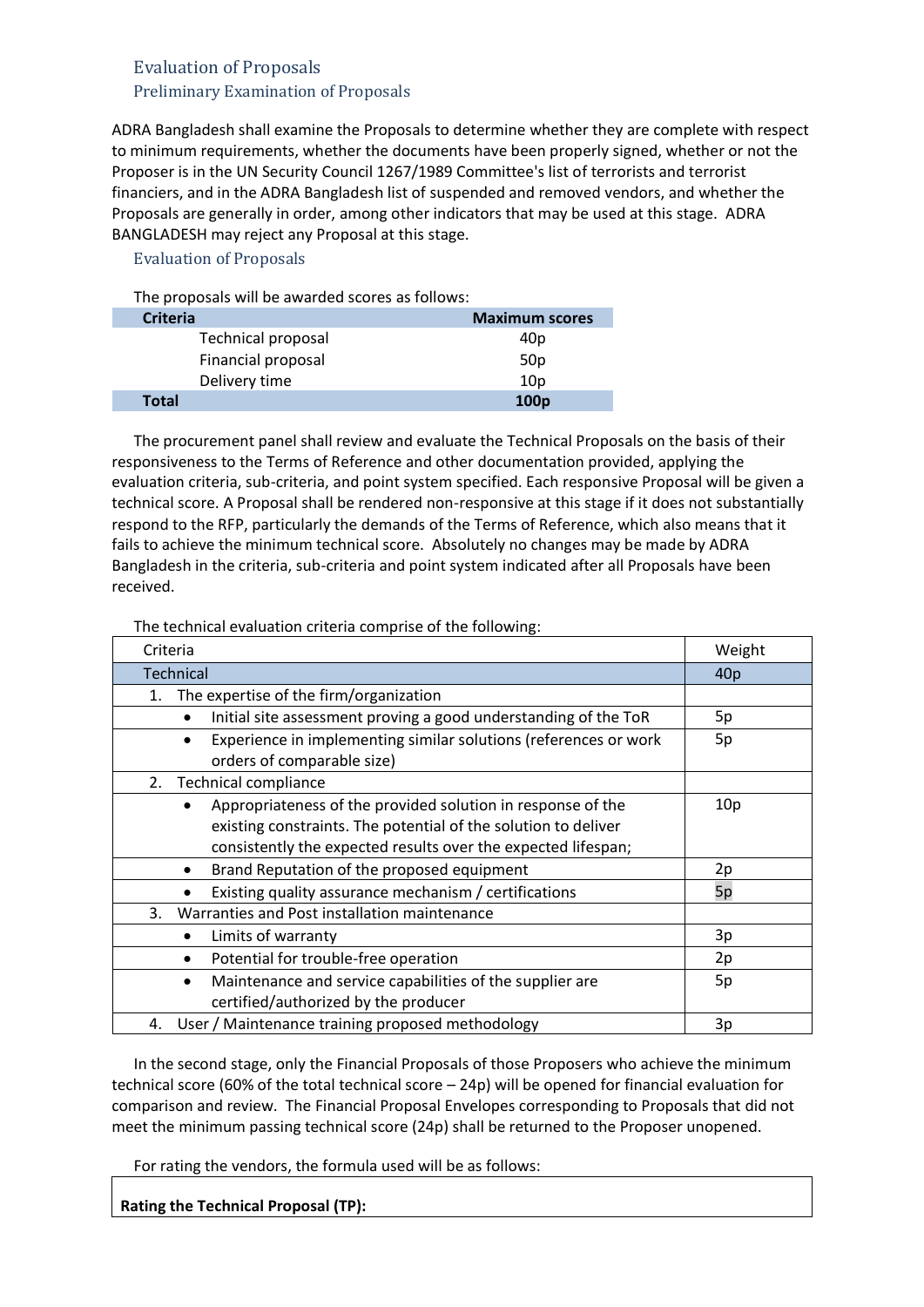| TP Rating = (Total Score Obtained by the Offer / Max. Obtainable Score for TP) $\times$ 100             |  |  |  |
|---------------------------------------------------------------------------------------------------------|--|--|--|
| <b>Rating the Financial Proposal (FP):</b>                                                              |  |  |  |
| FP Rating $=$ (Lowest Priced Offer / Price of the Offer Being Reviewed) x 100                           |  |  |  |
| Rating the Delivery time (DT)                                                                           |  |  |  |
| DT Rating = (Lowest Delivery time in days / Delivery time of the Offer Being Reviewed in<br>days) x 100 |  |  |  |
| <b>Total Combined Score:</b>                                                                            |  |  |  |
| (TP Rating) x (Weight of TP, e.g. 40p) +                                                                |  |  |  |
| (FP Rating) x (Weight of FP, e.g. 50p) +                                                                |  |  |  |
| (DT Rating) x (Weight of DT, e.g. 10p)                                                                  |  |  |  |
| Total Combined and Final Rating of the Proposal (e.g. 100p)                                             |  |  |  |
|                                                                                                         |  |  |  |
|                                                                                                         |  |  |  |

ADRA BANGLADESH reserves the right to undertake a post-qualification exercise aimed at determining, to its satisfaction the validity of the information provided by the Proposer. Such postqualification shall be fully documented and, may include, but need not be limited to, all or any combination of the following:

- a. Verification of accuracy, correctness and authenticity of information provided by the Proposer on the legal, technical and financial documents submitted;
- b. Validation of the extent of compliance to the RFP requirements and evaluation criteria based on what has so far been found by the evaluation team;
- c. Inquiry and reference checking with Government entities with jurisdiction on the Proposer, or any other entity that may have done business with the Proposer;
- d. Inquiry and reference checking with other previous clients on the quality of performance of ongoing or previous contracts completed;
- e. Physical inspection of the Proposer's offices, branches or other places where business transpires, with or without notice to the Proposer;
- f. Quality assessment of ongoing and completed outputs, works and activities similar to the requirements of ADRA BANGLADESH, where available; and
- g. Other means that ADRA BANGLADESH may deem appropriate, at any stage within the selection process, prior to awarding the contract.

### Clarification of Proposals

To assist in the examination, evaluation and comparison of Proposals, ADRA BANGLADESH may, at its discretion, ask any Proposer for a clarification of its Proposal. If you request additional information, we would endeavor to provide information expeditiously, but any delay in providing such information will not be considered a reason for extending the submission date of your proposal.

ADRA BANGLADESH's request for clarification and the response shall be in writing. Notwithstanding the written communication, no change in the prices or the substance of the Proposal shall be sought, offered, or permitted, except to provide clarification, and confirm the correction of any arithmetic errors discovered by ADRA BANGLADESH in the evaluation.

Any unsolicited clarification submitted by a Proposer with respect to its Proposal, which is not a response to a request by ADRA BANGLADESH, shall not be considered during the review and evaluation of the Proposals.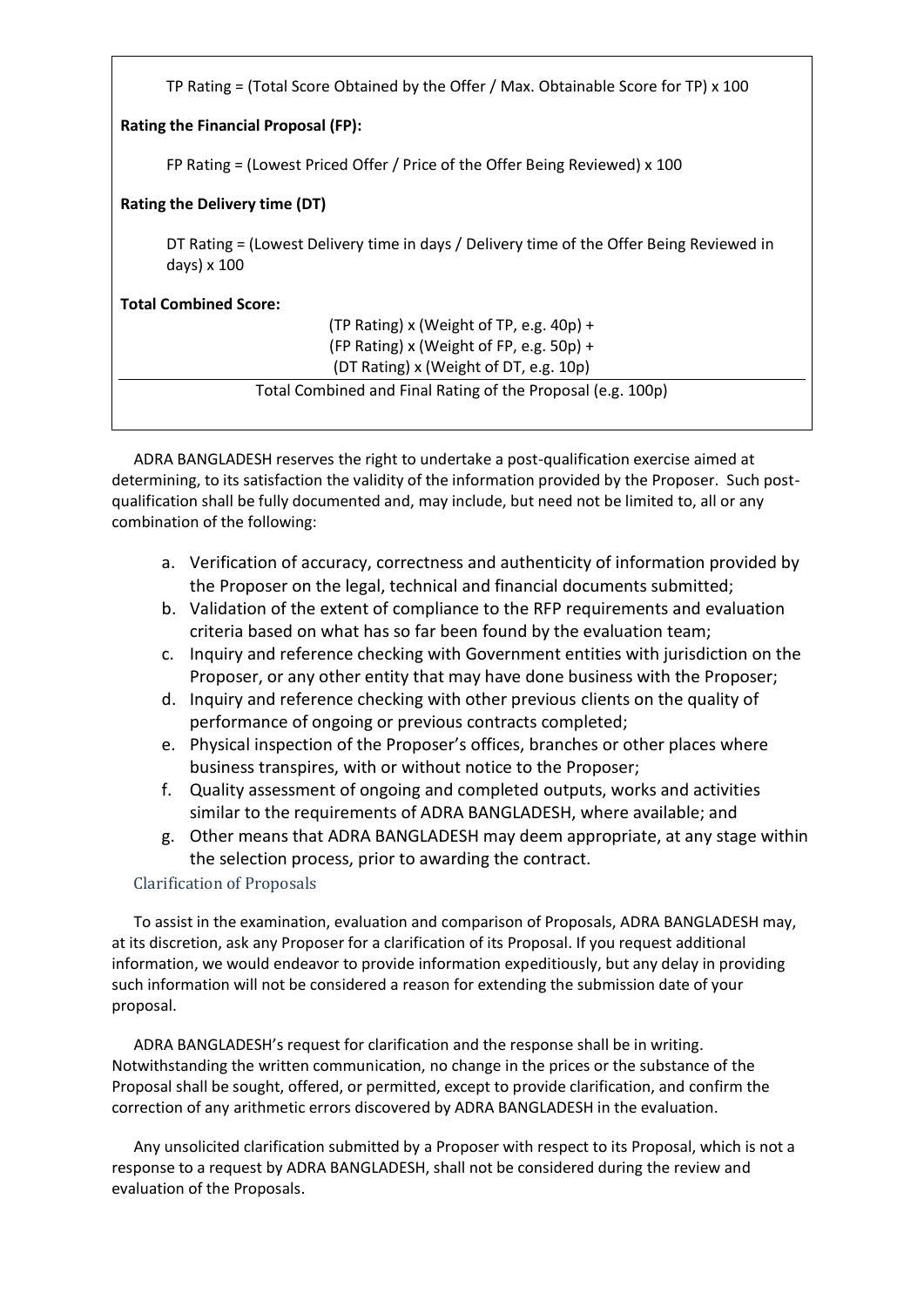#### Responsiveness of Proposal

ADRA BANGLADESH's determination of a Proposal's responsiveness will be based on the contents of the Proposal itself. A substantially responsive Proposal is one that conforms to all the terms, conditions, TOR and other requirements of the RFP without material deviation, reservation, or omission.

If a Proposal is not substantially responsive, it shall be rejected by ADRA BANGLADESH and may not subsequently be made responsive by the Proposer by correction of the material deviation, reservation, or omission.

Nonconformities, Reparable Errors and Omissions

Provided that a Proposal is substantially responsive, ADRA BANGLADESH may waive any nonconformities or omissions in the Proposal that, in the opinion of ADRA BANGLADESH, do not constitute a material deviation.

Provided that a Proposal is substantially responsive, ADRA BANGLADESH may request the Proposer to submit the necessary information or documentation, within a reasonable period of time, to rectify nonmaterial nonconformities or omissions in the Proposal related to documentation requirements. Such omission shall not be related to any aspect of the price of the Proposal. Failure of the Proposer to comply with the request may result in the rejection of its Proposal.

Provided that the Proposal is substantially responsive, ADRA BANGLADESH shall correct arithmetical errors as follows:

- a. If there is a discrepancy between the unit price and the line item total that is obtained by multiplying the unit price by the quantity, the unit price shall prevail and the line item total shall be corrected, unless in the opinion of ADRA BANGLADESH there is an obvious misplacement of the decimal point in the unit price, in which case the line item total as quoted shall govern and the unit price shall be corrected;
- b. If there is an error in a total corresponding to the addition or subtraction of subtotals, the subtotals shall prevail, and the total shall be corrected; and
- c. If there is a discrepancy between words and figures, the amount in words shall prevail, unless the amount expressed in words is related to an arithmetic error, in which case the amount in figures shall prevail subject to the above.

If the Proposer does not accept the correction of errors made by ADRA BANGLADESH, its Proposal shall be rejected.

#### Award of Contract

Prior to expiration of the period of proposal validity, ADRA shall award the contract to the qualified Proposer with the highest total score based on the evaluation method indicated above. Commercial terms:

The prices quoted are to be considered final (including all applicable taxes, VAT etc.).

Method of payment will be check. The payment terms are: 40% within 15 days from Purchase order and 60% within 15 days after commissioning.

### Contract Signature

Within fifteen (3) days from the date of receipt of the Purchase Order, the successful Proposer shall sign and date the PO and return it to ADRA. Failure of the successful Proposer to comply this provision shall constitute sufficient grounds for the annulment of the award, ADRA may award the Purchase Order to the Proposer with the second highest rated Proposal or call for new Proposals.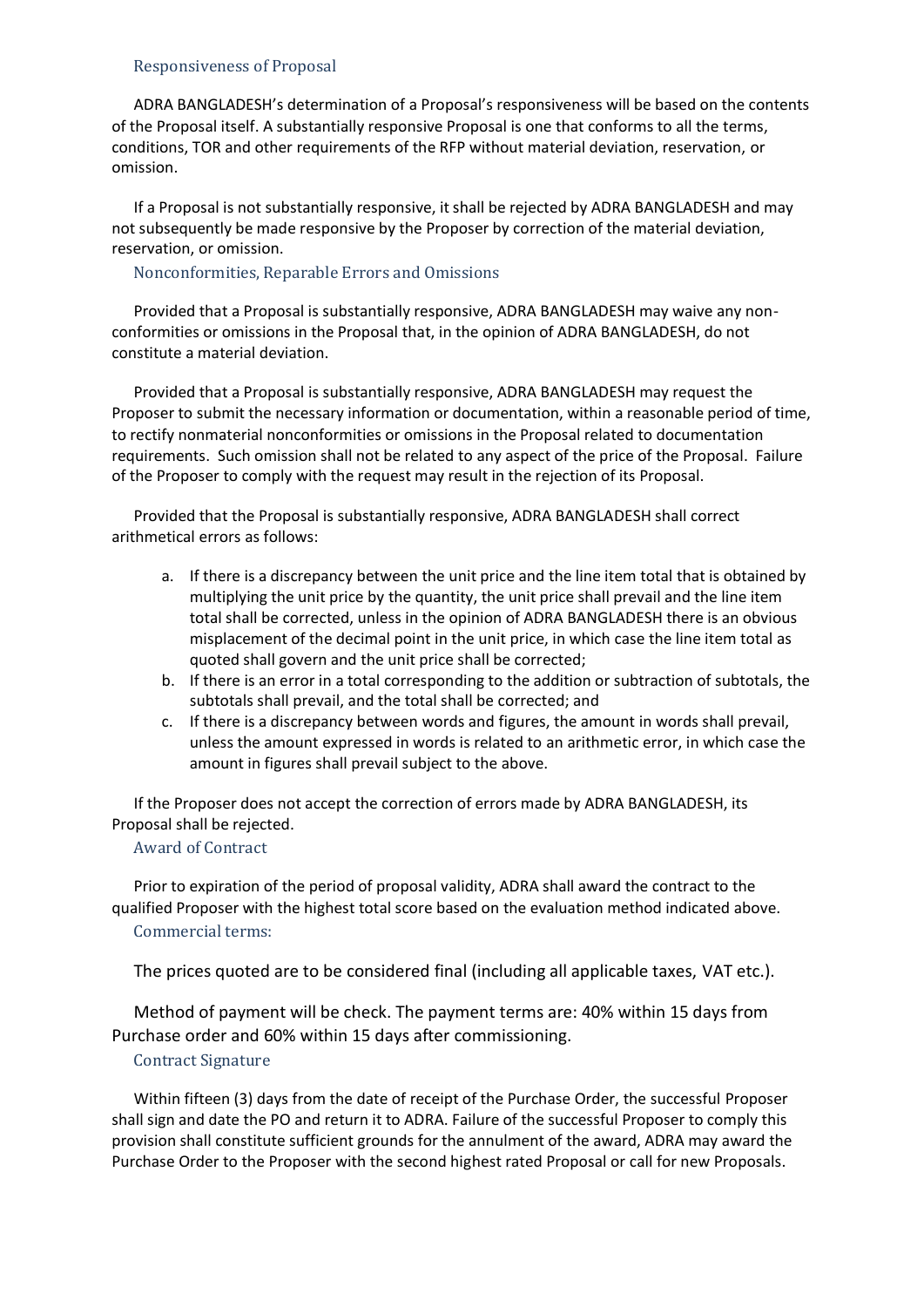# Annex: 2 Technical specifications

A solar photovoltaic (SPV) water pumping system consisting of:

- PV array: Capacity from 1 KWp to 2 KWp
- Hot deep galvanized mounting structure.
- Motor Pump Set D.C. Induction Motor Pump Set.
- Controller and Switch
- Flow meter;
- RCC Civil Structure;
- Lightning arrester;
- Interconnect Cables and "On-Off" switch.
- Transportation, supply, installation, testing & commissioning;

## Conceptual drawing:



Note: annotation on the above image does not represent technical specifications or requirements.

## Performance specifications and requirements (duty cycle)

Solar PV Water Pumps with PV array capacity in the range of 1 KWp to 2 KWp to be installed on a suitable bore-well. Under the "Average Daily Solar Radiation" condition of 7.15 KWh/ sq.m. on the surface of PV array (i.e. coplanar with the PV Modules), the minimum water output from a Solar PV Water Pumping System at different "Total Dynamic Heads" should be as specified below:

## -2.5m<sup>3</sup>/h at 100m

Note: the suction head is maintained by manually lowering the pump into the bore well.

The actual duration of pumping of water for a day and the quantity of water pumped could vary depending on the solar intensity, location, season, etc.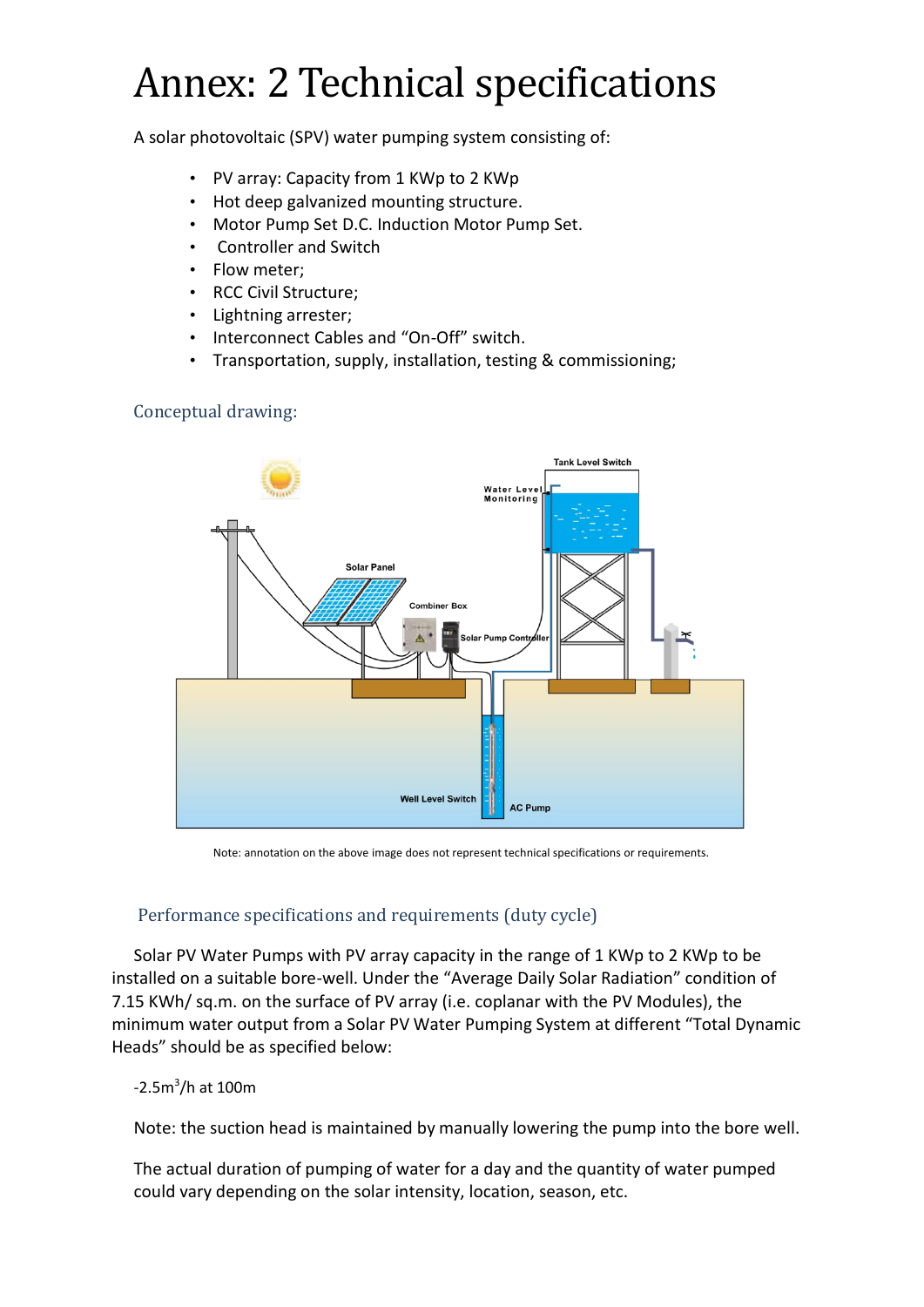## PV Array

The SPV water pumping system should be operated with a PV array capacity in the range of 1 kilo Watts peak to 2 kilo Watts peaks, measured under Standard Test Conditions (STC).

Sufficient number of modules in series and parallel could be used to obtain the required PV array power output. The power output of individual PV modules used in the PV array, under STC, should be a minimum of 125 Watts peak, with adequate provision for measurement tolerances.

Use of PV modules with higher power output is preferred. Indigenously produced PV module (s) containing mono/ multi crystalline silicon solar cells could be used in the PV array for the SPV Water Pumping systems.

• Modules supplied with the SPV water pumping systems should have a certificate as per IEC 61215 and IEC 61701 specifications or equivalent National or International/ Standards.

• Modules must qualify to IEC 61730 Part I and II for safety qualification testing.

• The efficiency of the PV modules should be minimum 14% and fill factor should be more than 70%.

• Terminal box on module should have a provision for "Opening" for replacing cable, if required.

- There should be a Name Plate fixed inside the module which will give:
	- a. Name of the Manufacturer or Distinctive Logo.
	- b. Model Number
	- c. Serial Number
	- d. Year of manufacture
	- e. Contact details of manufacturer (website, email, phone number)

## Motor Pump-Set

• The SPV water pumping systems may use Surface mounted motor pump-set, however submerged motor pump-set are preferred

• The Motor Pump Set should have the following features:

- The mono block centrifugal motor pump set has its driving unit and impeller mounted on a common shaft, thereby giving it a perfect alignment. The pump should be provided with specially developed mechanical seals which ensure zero leakage.

- The suction/ delivery pipe (GI/HDPE), electric cables, floating assembly, civil work and other fittings required to install the system.

- The following details should be marked indelibly on the motor pump set
	- a. Name of the Manufacturer or Distinctive Logo.
	- b. Model Number.
	- c. Serial Number.
	- d. Contact details of manufacturer (website, email, phone number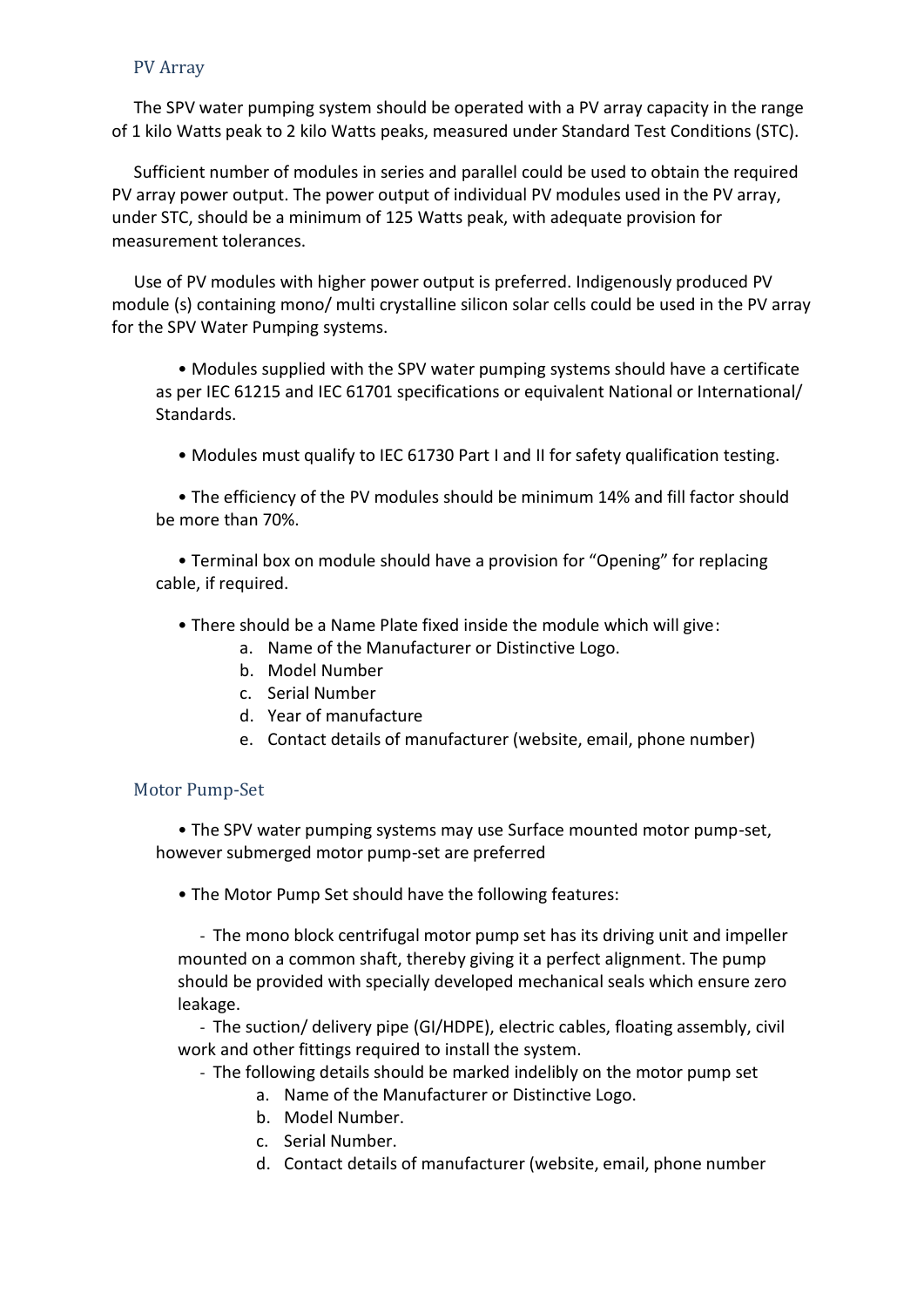### Mounting Structures

The PV modules should be mounted on metallic structures of adequate strength and appropriate design with sun tracking system, which can withstand load of modules and high wind velocities up to 100 km per hour. The support structure used in the pumping system should be hot dip galvanized iron with minimum 100-micron thickness.

#### Water storage

Capacity: 5,000L; Lid: Out thread Hole diameter In Inch - Inlet: 2" Outlet: 1" Overflow: 2" Wash line: 2"

#### Pluming and Pipelines

PVC 2" – 600+ m

#### Electronics and Protection

• Adequate protections should be incorporated against dry operation of motor pump set, lightning, hails and storms, water, salt and insects.

• Full protection against open circuit, accidental short circuit and reverse polarity should be provided.

#### ON/OFF Switch

A good, reliable switch suitable for DC use is to be provided with the motor pump set. Sufficient length of cable should be (minimum 12 meters) provided for interconnecting between the PV array and the motor pump set.

#### **Warranty**

The PV Modules must be warranted for output wattage, which should not be less than 90% at the end of 10 years and 80% at the end of 25 years.

The whole system, including surface pumps shall have a replacement warranty for a minimum of 3 years and should be supported by a no cost maintenance contract for another 2 years. **Required spares parts for trouble free operation during the Warranty period should be provided at no extra cost/included.**

#### OPERATION AND MAINTENANCE MANUAL

The initial installation of the pump system will be the responsibility of the Selected Technology Provider (STP). After each installation, a separate check & certification of proper implementation will be done by an independent entity.

An Operation and Maintenance Manual, in English and in local language, should be provided with the solar PV pumping system. The Manual should have information about solar energy, photovoltaic, modules, AC motor pump set, tracking system, mounting